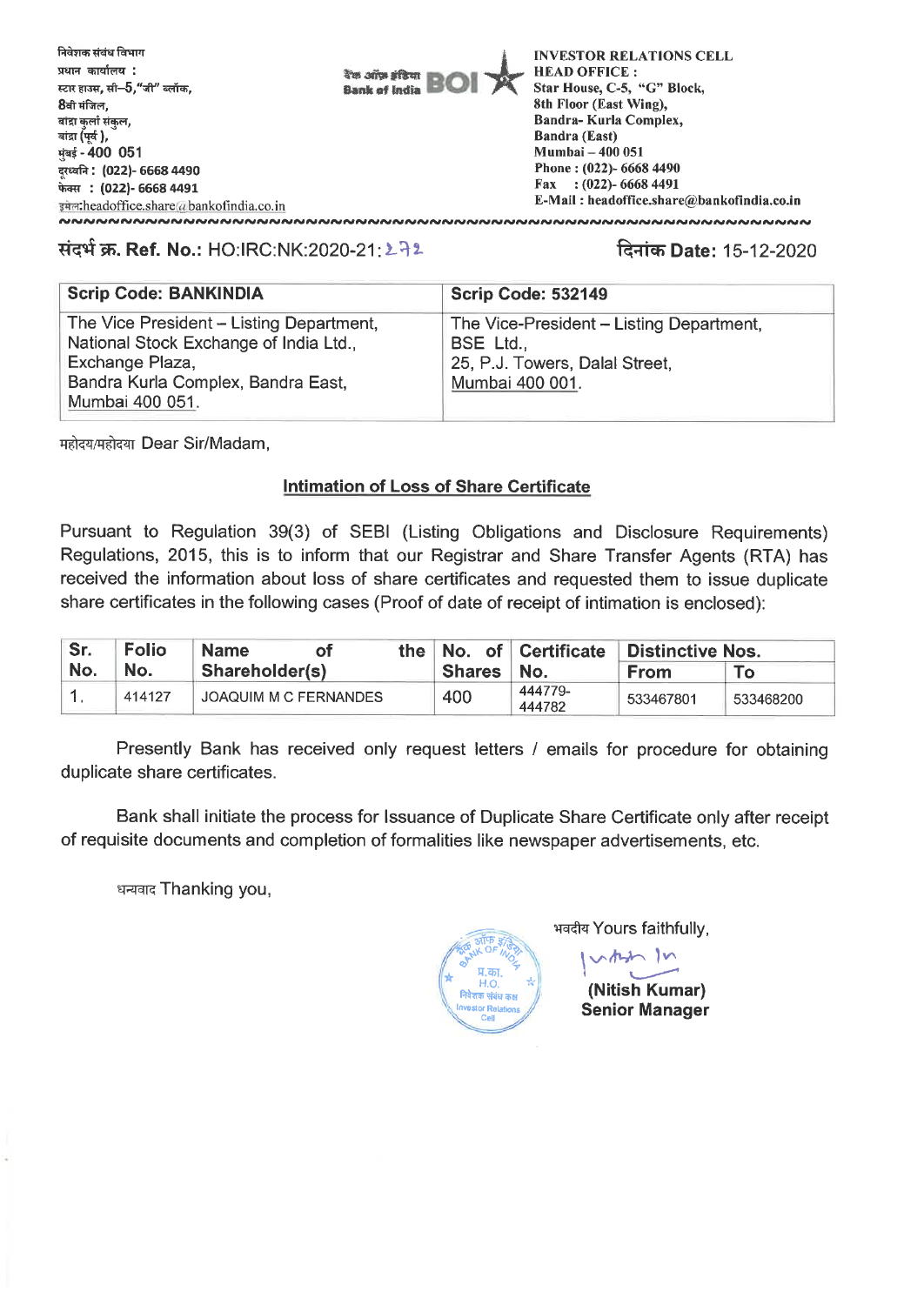**I** ►

## Duplicate Share Intimations Received On : 20201214 **X** DELETE ← REPLY ← REPLY ALL → FORWARD ••• bssduplicate@bigshareonline.com Mon 14/12/2020 12:26 Mark as unread

- To: Rajeev Bhatia; Investor Relations Department;
- **Cc:** Ganesh@bigshareonline.com; jibu@bigshareonline.com; bhagwan@bigshareonline.com; Bssduplicate@Bigshareonline.Com <br/>bssduplicate@bigshareonline.com>;
- 6 1 attachment

522634.pdf

**CAUTION:** This email originated from a source outside Bank of India. Do no

Dear Sir/Ma'am,

Please be informed that in terms of the provisions of the SEBI (LODR) Regulations, 2015, the Company is required to submit information regarding loss of share certificates and issue of duplicate certificates, to the stock exchange within two days of its getting information. Further, the said intimation has to be filed only through the mode of NEAPS filing for NSE and on listing.bseindia.com for BSE and not via hard copy submission.

Accordingly, we are sharing herewith the receipt of the following request for loss of share certificate of the Company by shareholders, to enable you to comply with the said regulatory requirement within the timelines prescribed.

| <b>Client Name</b>                      | Cert.<br>No | Dist. No<br>From | Dist. NO.<br>To | Folio<br>No. | Quantity | Name                                   |
|-----------------------------------------|-------------|------------------|-----------------|--------------|----------|----------------------------------------|
| <b>BANK OF INDIA -</b><br><b>EQUITY</b> | 444779      | 533467801        | 533467900       | 414127       | 100      | JOAQUIM M C<br><b>FERNANDES</b>        |
| <b>BANK OF INDIA -</b><br><b>EQUITY</b> | 444780      | 533467901        | 533468000       | 414127       | 100      | <b>JOAQUIM M C</b><br><b>FERNANDES</b> |
| <b>BANK OF INDIA -</b><br><b>EQUITY</b> | 444781      | 533468001        | 533468100       | 414127       | 100      | JOAQUIM M C<br><b>FERNANDES</b>        |
| <b>BANK OF INDIA -</b><br><b>EQUITY</b> | 444782      | 533468101        | 533468200       | 414127       | 100      | <b>JOAQUIM M C</b><br><b>FERNANDES</b> |

Should you have any queries in respect of the aforesaid instruction kindly revert back.

Regards,

 $\left\langle \right\rangle$ 

Bigshare Services **Pvt. Ltd.**